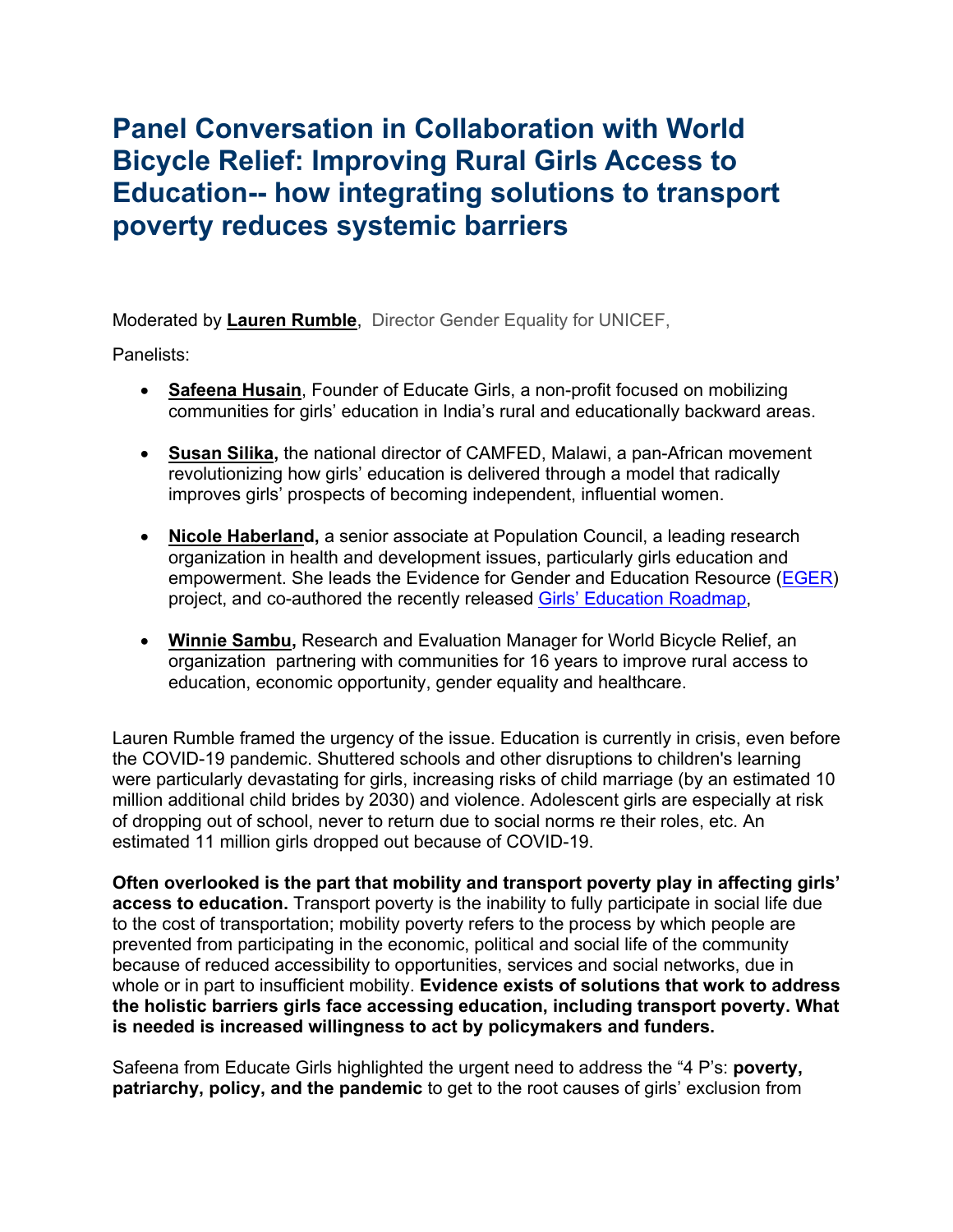school. There is no single solution to exclusion: changes in patriarchy are imperative to shift the social norms that affect girls' access.

Nicole shared major findings from Population Council's recent systemic review on policies and interventions to remove engendered barriers to girls' education, which identified myriad of holistic barriers broken into 18 general categories within the community, school and household levels. (https://onlinelibrary.wiley.com/doi/epdf/10.1002/cl2.1207). The review noted which interventions have proven to improve educational outcomes for girls, which have promise, and which have not shown to impact educational outcomes. Interventions rated as effective exist for three gender-related barriers: inability to afford tuition and fees, lack of adequate food, and insufficient academic support. Promising interventions exist for three gender-related barriers: inadequate school access, inability to afford school materials, and lack of water and sanitation. More research is needed for the remaining gender-related barriers, including school-related gender-based violence, and inadequate menstrual hygiene management.

**The review identified lack of access to school as a key household barrier.** The review highlighted some promising interventions to address household access (impact of bicycles on girls' school access in India). She referenced the randomized control trial carried out by Innovations in Poverty Action of World Bicycle Relief's bicycle education empowerment program (the results of which came out after the systemic review), indicating were very exciting and the study would be added in a future review update.

Nicole noted the complexity in teasing out which components of complex multi-layered projects work and generate good return on investment to inform scaling. More work is needed to better tease out the specific interventions that drive specific outcomes. For example, gender-based violence and menstrual health clearly need to be addressed for various critical reasons, but how and those linkages to educational outcomes is not yet fully backed by rigorous research.

Safeena pointed out and panelists agreed that research may not show attribution, but investments in menstrual health contribute to dignity and **education is a basic human right and much more investment is needed in all elements. "We need a war chest, or we will lose a generation."** Lauren agreed there is a complete lack of urgency in restoring children's education and it is a human right. There is a paucity of operational research and it's a yawning gap.

Susan from CAMFED shared the experience of rural girls who face major barriers accessing the education they need to become leaders and change agents in their communities. Mobility and transport poverty are key issues given the time poverty, and safety challenges girls face in low-income rural communities with few affordable, safe transport options available. She highlighted the important role of bicycle mobility for both students and the community outreach to support them. Holistic approaches are key to improving girls' access and transport and mobility need to be part of efforts that build in shared accountability with communities, schools, and parents.